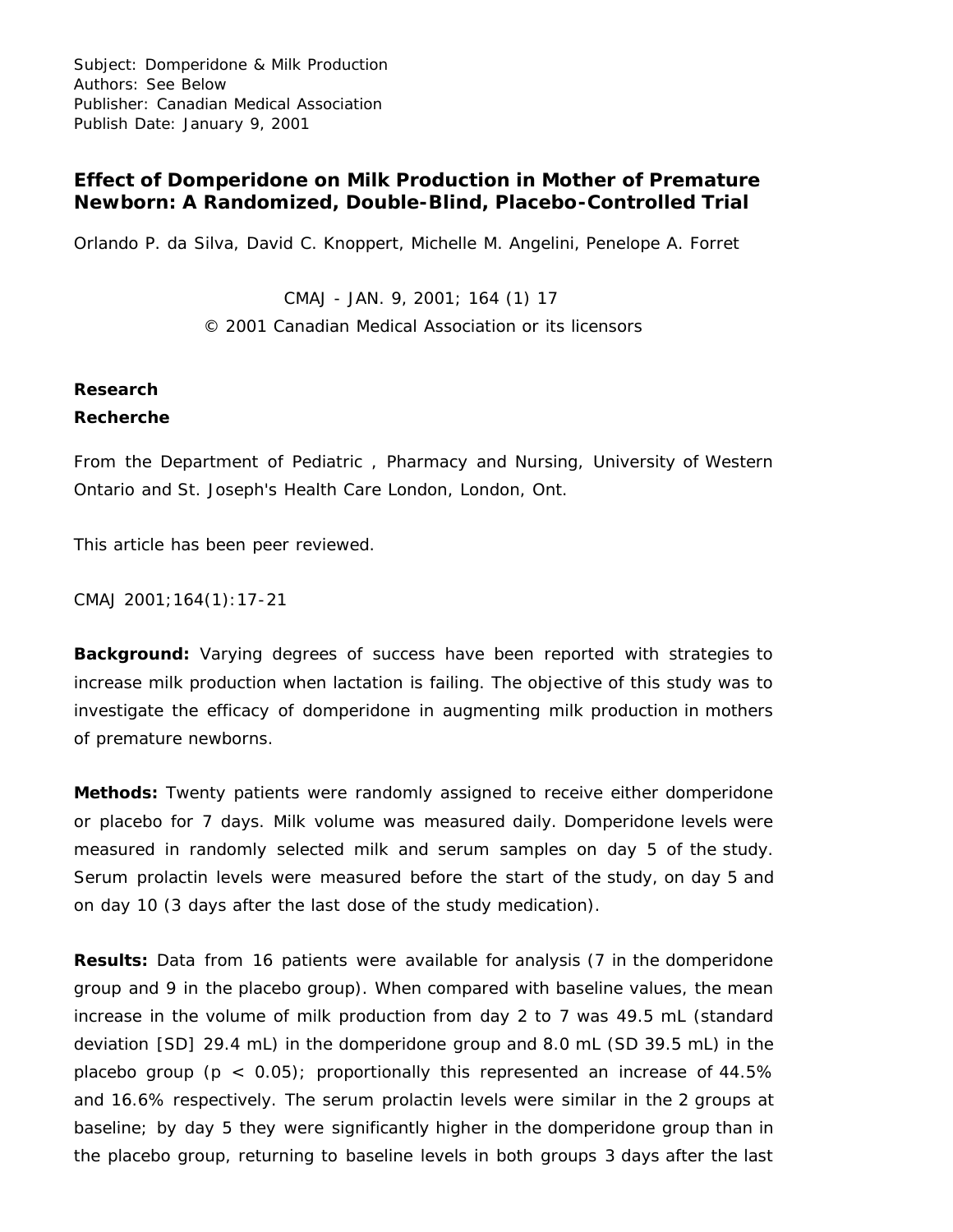dose of the study medication. Very small amounts of domperidone were detected in the breast milk samples.

**Interpretation:** In the short term domperidone increases milk production in women with low milk supply and is detected at low levels in breast milk.

**Breastfeeding** is recommended as the optimal form of nutrition for term and premature infants. There are several advantages to breastfeeding, including the psychological benefits of maternal/infant bonding, gastrointestinal trophic aspects and anti-infective benefits for the infant. In addition, there is some evidence that the use of human milk may be associated with long-term benefits for intellectual development even when used for a short period.

When direct breastfeeding is not possible, the use of expressed mother's milk, fortified when necessary, is recommended to achieve the high nutrient demands of the very low birth weight infant. However, mothers who wish to express milk for their hospitalized premature newborns are faced with numerous stressful situations. The often unstable clinical condition of the infant combined with concerns about prognosis and survival, and the distance from home, frequently have a detrimental effect on milk supply.

Varying degrees of success have been reported with strategies to increase milk production when lactation is failing, including support, relaxation techniques, mechanical expression and drug therapy. Of all the pharmacological interventions to augment lactation, metoclopramide, a central dopamine antagonist, has been the most widely studied. However, it crosses the blood-brain barrier, is secreted in significant amounts in breast milk and has been reported to affect dopamine mediated responses in offspring of nursing rats.

Domperidone is a peripheral dopamine antagonist that is indicated for use as an upper gastrointestinal motility modifier. Unlike metoclopramide, it does not readily cross the blood-brain barrier.

Preliminary data suggest that domperidone may be useful in augmenting milk production in women with insufficient lactation. However, these studies had several methodological short comings, including inappropriate control groups and no information on the blinding of subjects or the method of randomization, and in both studies the infants were weighed before and after breastfeeding, an unreliable method at best.

We conducted a randomized, double blind, placebo controlled trial to assess the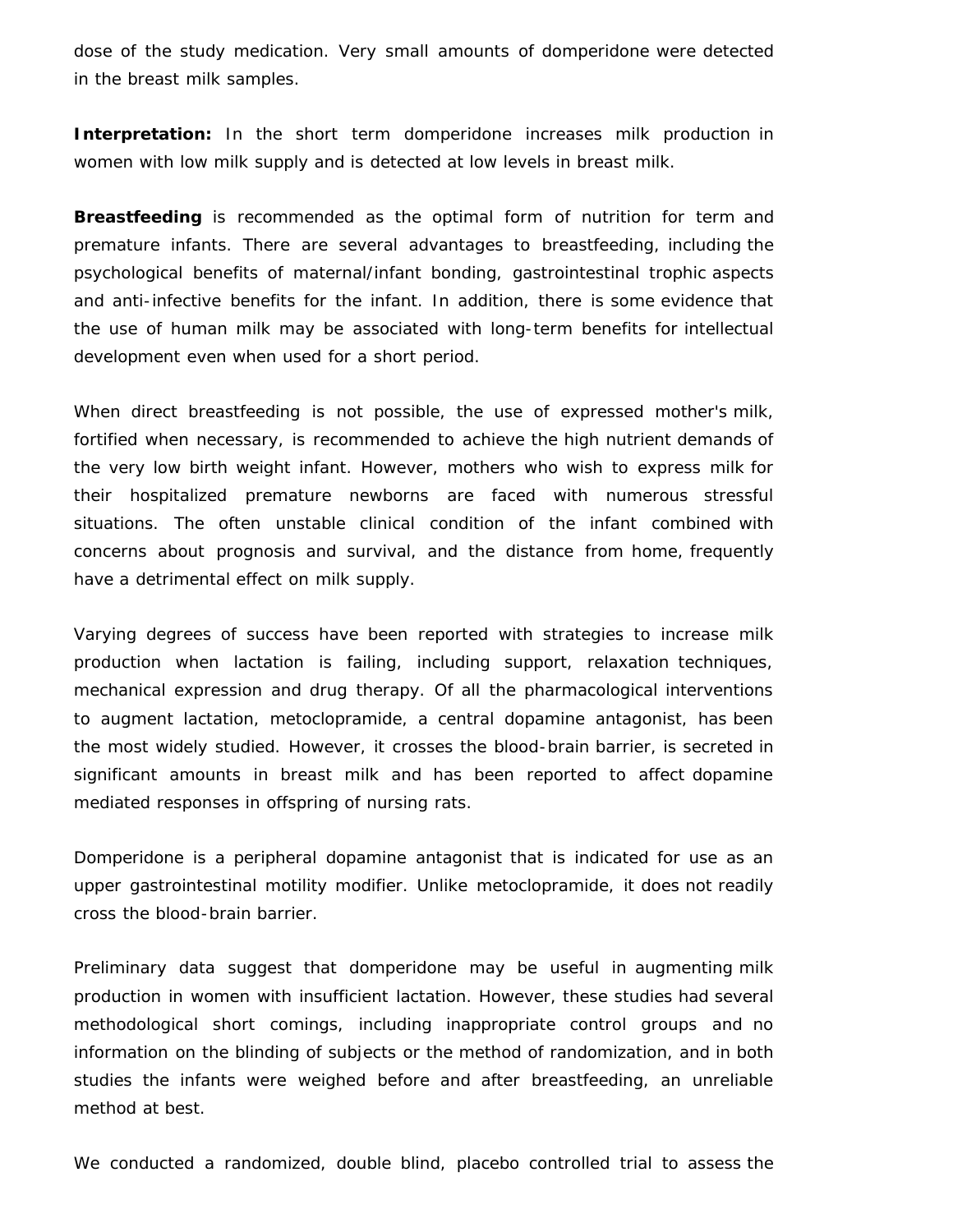efficacy of domperidone in augmenting lactation in mothers of premature infants. Secondary objectives included the determination of serum prolactin levels in response to orally administered domperidone and of domperidone levels in serum and breast milk.

**Methods:** The study design was approved by the University of Western Ontario Ethics Committee on Research Involving Human Subjects and the Hospital Clinical Research and Pharmacy and Therapeutics Committees. The study group included puerperal subjects who had their infants admitted to the neonatal intensive care unit at St. Joseph's Health Care London, in London, Ont.

All mothers were mechanically expressing breast milk to be fed to their infants through a nasogastric tube. The women were assessed by our team of lactation consultants and extensively counseled before entering the study. If the milk production remained low (did not meet the infant's daily oral feeding requirements) mothers were informed about our study. They were eligible to participate if they were using an electric breast pump with a double collection kit, were not receiving any medication known to affect serum prolactin levels and did not have a chronic or debilitating illness.

After informed consent was obtained, mothers were randomly assigned to receive either domperidone (10 mg orally 3 times daily) or placebo for 7 days. Domperidone tablets were crushed and mixed with lactose. The resulting powder was placed in clear capsules, as was plain lactose powder, which acted as the placebo.

Breast milk was collected using the Lactina double breast pump (Medela Canada, Mississauga, Ont.). Each subject received an ample supply of collection bottles. These one-time use sterile containers accurately measure the volume of milk to the milliliter.The women were instructed to use a new container for each pumping and not to add milk together from two different pumpings.

They were given recording sheets and adhesive labels to record the amount of milk collected, the date and the time. Milk volume was measured daily. A small amount of milk was retained from all patients on study day 5 for the measurement of domperidone concentrations. The mothers were instructed to record any side effects during treatment, particularly dry mouth, headache, insomnia, abdominal cramps, diarrhea, nausea and urinary retention.

The record was reviewed with each woman on day 5 and on day 10 (3 days after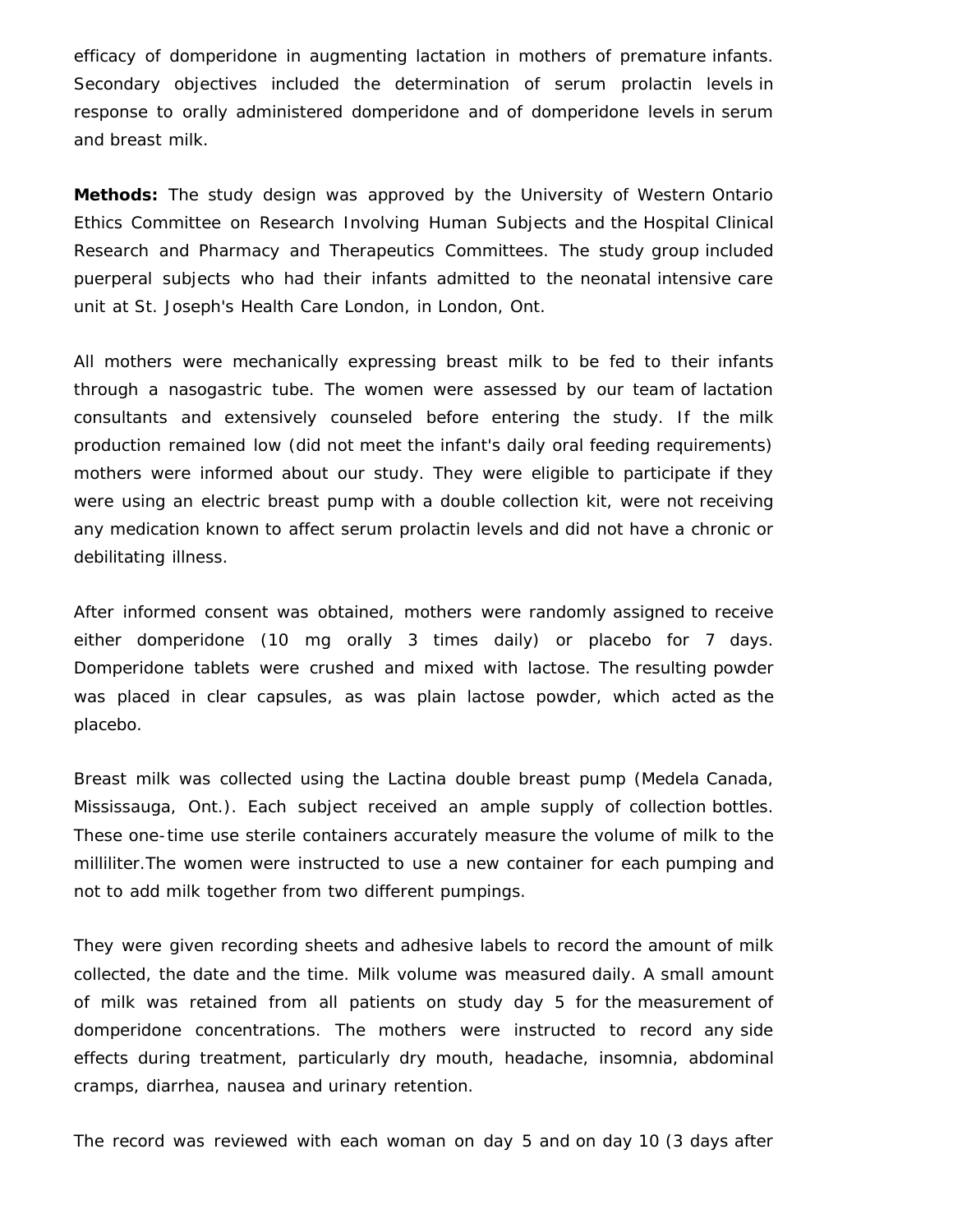the last dose of the study medication), at the time of the visit for blood sampling. Three blood samples were obtained from each patient to determine serum domperidone and prolactin concentrations before the initial dose, on day 5 and on day 10.

All serum and milk samples were kept frozen at -20C for later analysis. Serum prolactin concentrations were determined using the IMx prolactin assay (Abbott Laboratories, Abbott Park , Ill.), a microparticle enzyme immunoassay. The analyzer used was an Abbott IMx Automated Immunoassay Analyzer. Domperidone concentrations were determined by means of isocratic reversed-phase highperformance liquid chromatography with mass selective detection.

We calculated that 20 subjects would need to be enrolled to demonstrate an increase of at least 25% in milk production (considered clinically significant) from baseline in the study group compared with the placebo group at a power of 80% and an æ level of 0.05. Categorical data between the two groups were compared with the X/2 test, and continuous data were compared with Student's *t*-test.

The mean increase in the volume of milk from baseline in the two groups was compared with the Wilcoxon rank sum test. simple randomization was achieved using a random numbers table, and patient allocation was carried out in the hospital pharmacy using opaque sealed envelopes. Neither the patients nor the practitioners new the treatment assignment.

**Results:** Of the 23 eligible women, 20 agreed to participate in the study (Fig. 1). Four of the 20 women were excluded from the final analysis: no milk records were returned in 3 cases, and in 1 case the infant died of neonatal complications shortly after enrollment. The mean maternal age, gestational age at delivery, post-delivery day at study entry, parity, smoking habits, reasons for preterm delivery and previous breast feeding experience were similar in the 2 groups (Table 1).

The baseline milk production (the volume produced in the 24 hours before the start of the study medication) was not available for 4 of the remaining 16 subjects (3 in the placebo group and 1 in the domperidone group); the volume of milk produced in the 24 hours following enrollment was taken as the baseline in these cases.

The mean volume of milk at baseline was 112.8 mL (standard deviation [SD] 128.7 mL) in the domperidone group and 48.2 mL (SD 63.3 mL) in the placebo group. The mean daily volume of milk collected during study days 2 to 7 was 162.2 mL (SD 127.5 mL) in the domperidone group and 56.1 mL (SD 48.0 mL) in the placebo group. Compared with baseline values the mean increase was significantly greater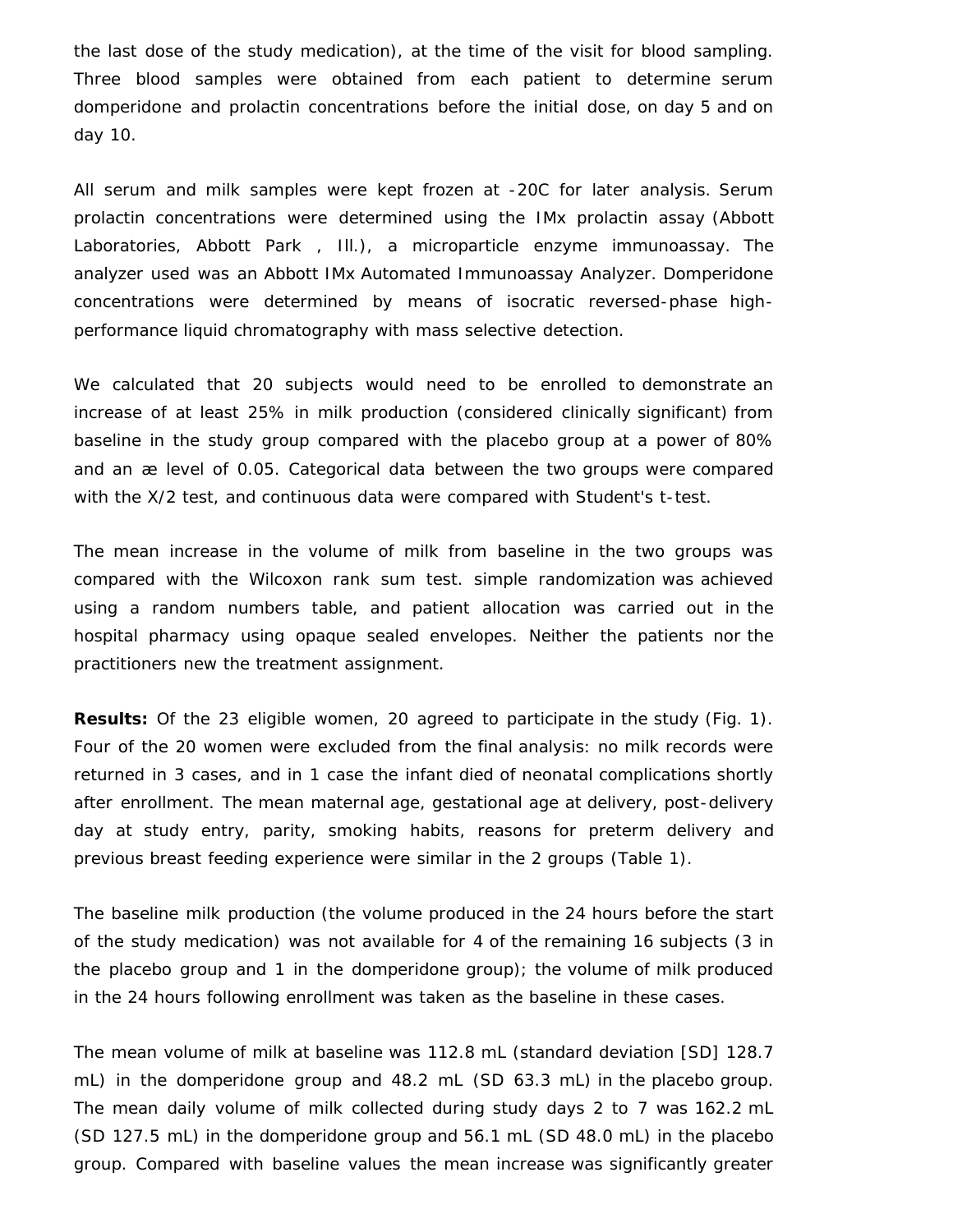in the domperidone group than in the placebo group (49.5 mL [SD 29.4 mL] versus 8.0 mL [SD 39.5 mL] respectively, *p* < 0.05). Proportionally this represented an increase from baseline of 44.5% and 16.6% respectively.

The daily milk records for each patient are shown in Table 2. At baseline the mean serum prolactin levels were similar in the domperidone and placebo groups (12.9 µg/L [SD 7.7 µg/L] and 15.6 µg/L [SD 17 µg/L] respectively, *p* = 0.70). By day 5 there was a significantly greater increase in the serum prolactin levels in the domperidone group than in the placebo group (119.3 µg/L [SD 97.3 µg/L] v. 18.1 µg/L [SD 14.7 µg/L], *p* = 0.008).

These values returned to baseline levels by day 10 (3 days after the last dose of the study medication): 12.1  $\mu$ g/L (SD 5.1  $\mu$ g/L) in the domperidone group and 16.5  $\mu$ g/L (SD 5.2  $\mu$ g/L) in the control group ( $p = 0.11$ ). On day 5, subjects in the treatment group had a mean domperidone concentration (as measured in randomly selected serum and milk samples) of 6.6 ng/mL (SD 5.7) in serum (*n* = 6) and 1.2 (SD 0.6 ng/mL) in breast milk (*n* = 6).

The serum and milk domperidone levels in the placebo group were below the limit of detection of the assay used. Compliance was monitored by capsule count. All subjects complied with the assigned treatment group. In one instance a subject assigned to the domperidone group stopped taking the drug on day 4 of the study because she started to breastfeed her infant successfully.

One woman in the placebo group failed to return milk records during the latter part of the study period. Data on these patients were included in the final analysis. No side effects were reported during the study. No obvious adverse effects were identified after reviewing the infants' records. The proportion of infants discharged home who were breastfeeding did not differ between the 2 groups.

#### **Fig. 1: Profile of Trial. R = Randomization.**

18 JAMC - 9 JAN. 2001; 164 (1)

| Eligible mothers expressing breast milk for their premature newborns:                                                                                     | $n = 23$ |
|-----------------------------------------------------------------------------------------------------------------------------------------------------------|----------|
| Mothers who declined study participation:                                                                                                                 | $n = 3$  |
| Mothers who agreed to participate:                                                                                                                        | $n = 20$ |
| Mothers who received domperidone:                                                                                                                         | $n = 11$ |
| Mothers who received placebo:                                                                                                                             | $n = 9$  |
| Mothers who received Domperidone and withdrew from trial, (milk records<br>incomplete or not returned in 3 cases; infant death soon after enrollment in 1 | $n = 4$  |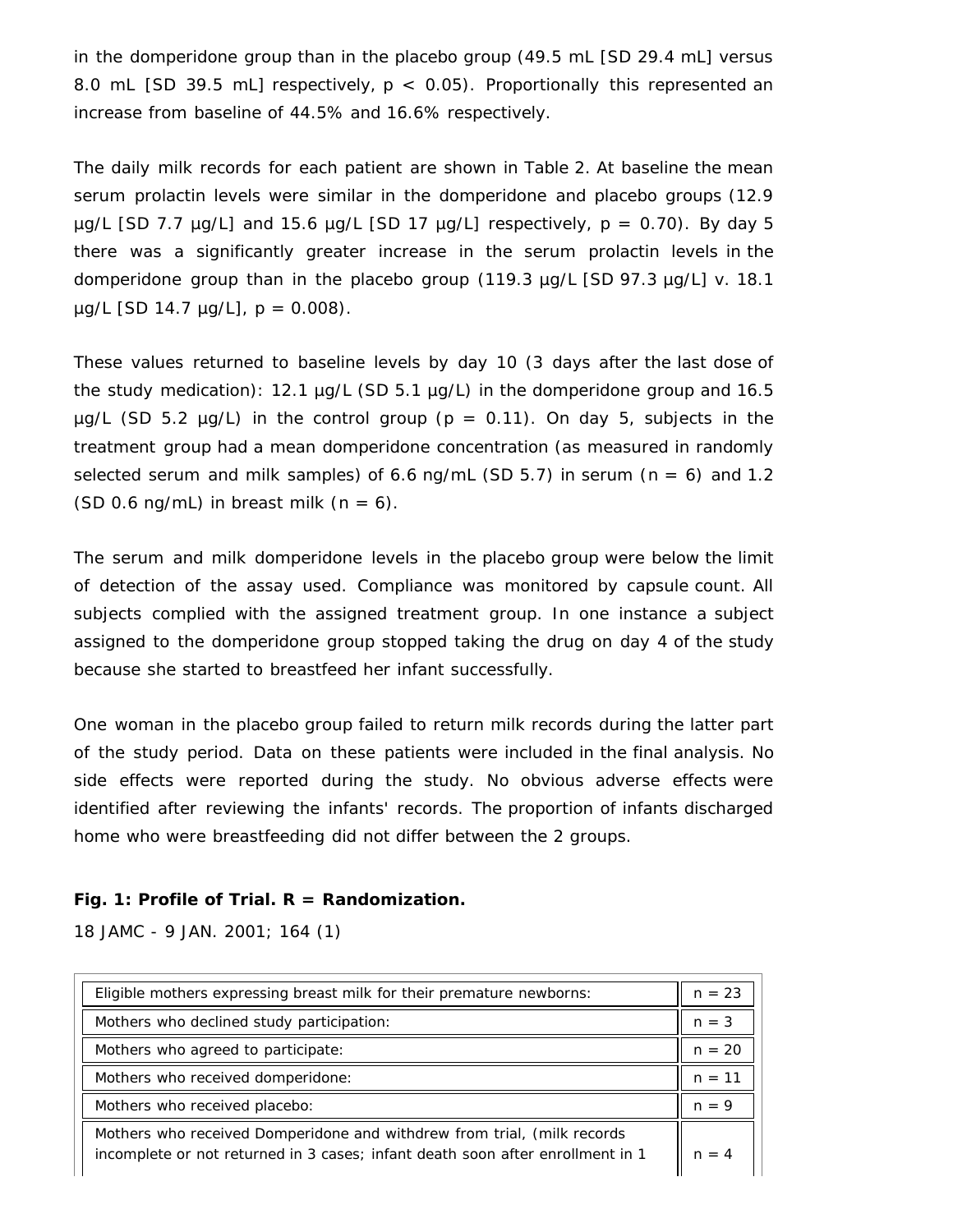| case):                                                |         |
|-------------------------------------------------------|---------|
| Mothers who received Domperidone and Completed trial: |         |
| Mothers who received Placebo and Completed trial:     | $n = 9$ |

**Interpretation:** There is a paucity of information in the literature regarding the role of domperidone as a galactagogue. Given the importance of breast milk in the feeding of newborns, every effort should be made to enhance breast milk production in lactating mothers of infants admitted to a neonatal intensive are unit. These mothers are usually faced with many barriers to initiating and sustaining lactation given the baby's critical clinical condition and the limitations of breast pumping in the long term.

Our study has shown that domperidone is a safe and effective medication in the short term. Because the infants in our study were not yet nursing we could accurately measure the milk volume collected on a daily basis. Women in the domperidone group experienced a steady increase in milk volume, starting 48 hours after initiation of the medication and continuing gradually up to the last day of treatment. We could not correlate this steady increase in milk volume with the raise in hormone levels, because the serum prolactin level was measured only 3 times during the study period.

How domperidone increases milk production is not well understood. It is hypothesized that the drug stimulates prolactin secretion. Our results support this hypothesis: we found a significantly greater rise in the serum prolactin levels in the domperidone group than in the placebo group. Very small concentrations of domperidone were found in the breast milk samples randomly selected on day 5; this finding is in keeping with the findings of other investigators.

**Table 1: Characteristics of mothers expressing low volumes of breast milk for their premature newborns who were randomly assigned to receive either domperidone or placebo.**

|  |  | CMAJ JAN. 9, 2001; 164 (1) 19 |  |
|--|--|-------------------------------|--|
|  |  |                               |  |

| Characteristic                    | Received<br>Domperidone<br>$n = 7$ | Received<br>Placebo<br>$n = 9$ | p value   |
|-----------------------------------|------------------------------------|--------------------------------|-----------|
| Mean maternal age (and SD), yr    | 28.2(5.0)                          | 27.9<br>(6.6)                  | <b>NS</b> |
| Mean gestational age (and SD), wk | 29.1(2.0)                          | 29.1                           | <b>NS</b> |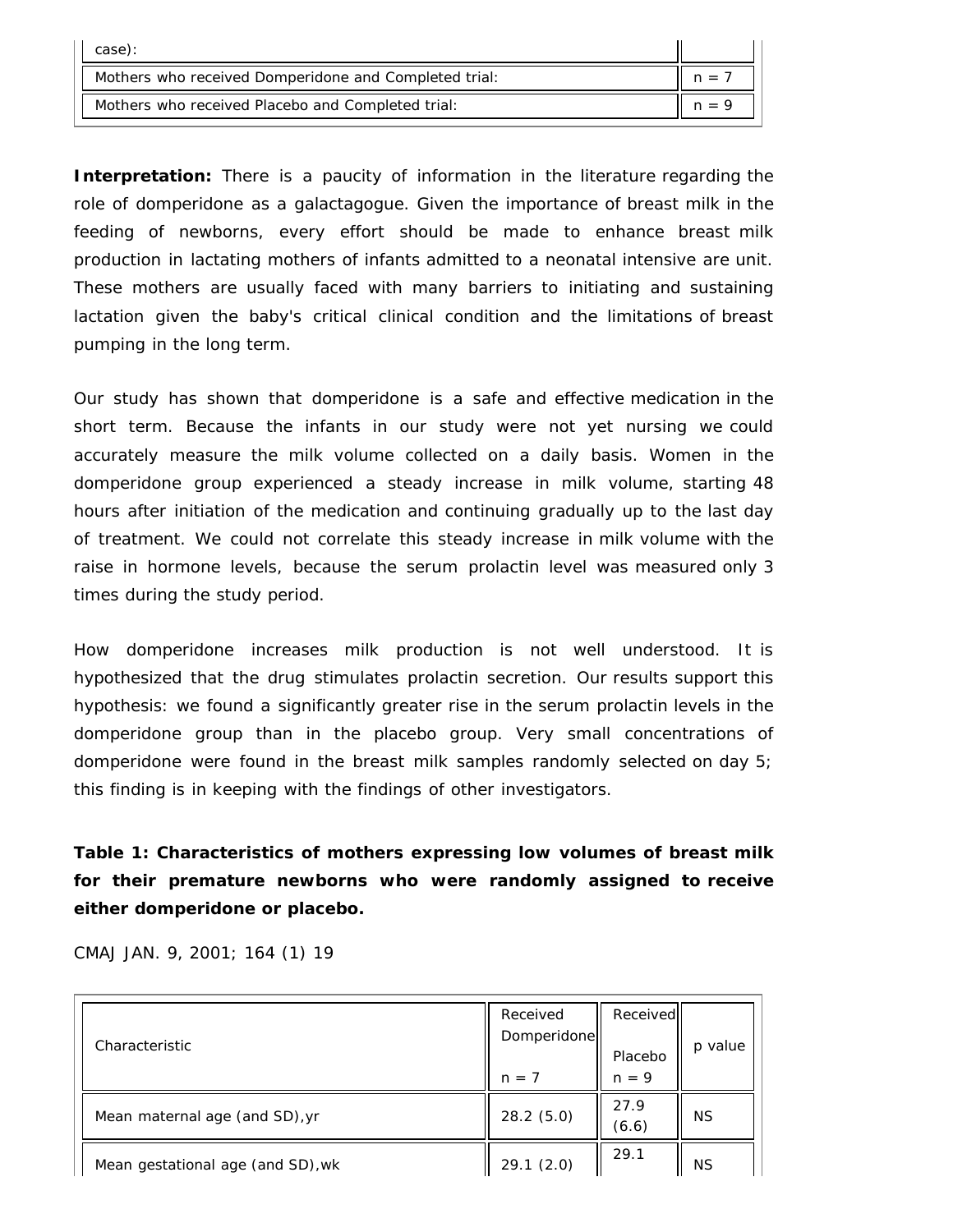|                                                               |            | (3.7)          |           |
|---------------------------------------------------------------|------------|----------------|-----------|
| Mean no. of days between delivery and study entry<br>(and SD) | 31.9(10.5) | 33.1<br>(22.9) | ΝS        |
| First pregnancy, no. of women                                 |            | 3              | ΝS        |
| No. who breastfed previously                                  |            | 3              | <b>NS</b> |
| No. who smoked                                                |            |                | <b>NS</b> |
| Reason for preterm delivery, no. of women                     |            |                |           |
| Spontaneous labour                                            | 5          | h              | ΝS        |
| Pregnancy induced hypertension                                |            | 3              | <b>NS</b> |

**Note:** SD = standard deviation.

**The milk:** Serum ratio in our study (0.4) is within the range reported for a small number of women in an earlier study. This relatively low value is likely related to domperidone's high protein binding (greater than 90%) and to its relatively high molecular weight. The amount of domperidone that would be ingested by the infant would be extremely small (less than 0.2 µg/g daily, assuming a daily milk intake of 150 mL/g and a milk domperidone concentration of 1.2 ng/mL found in this study).

This amount is much lower than the level of metoclopramide (approximately 125 ng/mL) that has been measured in the breast milk of nursing mothers treated with this drug. Upon reviewing the infants' charts, we found no reported side effects attributable to domperidone.

Milk production at baseline was higher in the domperidone group than in the placebo group. One possible explanation could be that 3 patients in the domperidone group had delivered multiples (2 sets of triplets and 1 set of twins), as compared with only one set of multiples in the placebo group. Proportionally these patients did not experience a greater response to domperidone than the ones with a lower milk output.

The relatively long delay between delivery and study entry is explained by the fact that all women failing lactation in our center received extensive teaching by our team of lactation consultants. The majority of women responded favorably with improvement in milk production.

The women who continued to have problems with lactation after the teaching were eligible to enter the study. We did not evaluate long term milk production because most of the women initiated some level of breast feeding soon after the end of the 7-day trial, and it was not practical to measure milk volume beyond the study period. Therefore we were unable to determine whether the increase in milk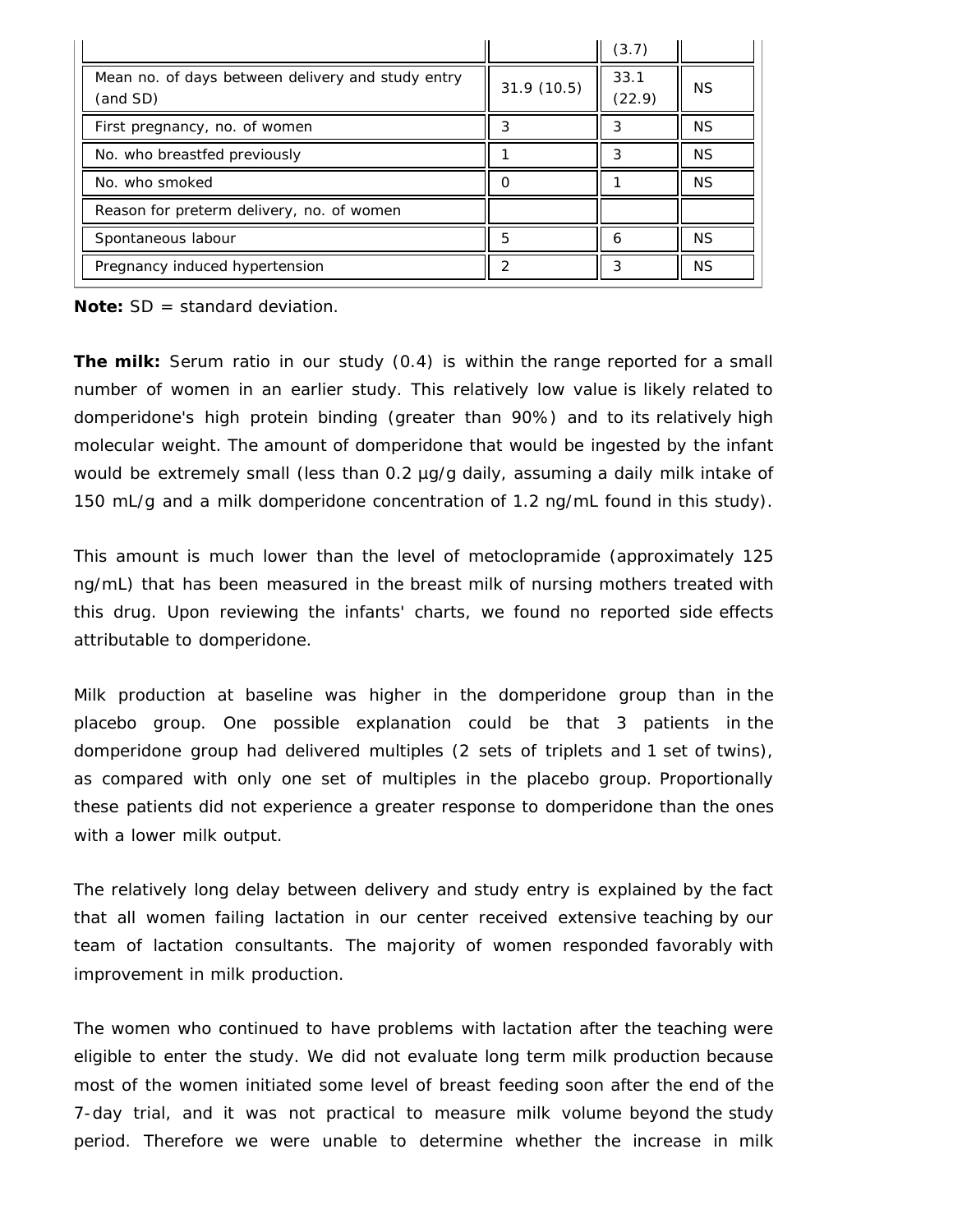volume with domperidone was sustained.

Many questions need to be answered before domperidone can be routinely recommended to increase lactation. In particular, it is not known whether the short term benefit of domperidone will be sustained. Also, the long term effects of this drug on the infant, if any, need to be determined. A large multicentre trial should be conducted to address these questions.

#### **Competing interests:** None declared.

**Contributors:** Orlando da Silva co-wrote the protocol, coordinated the study, managed the data, and contributed to and coordinated the writing and revision of the manuscript. David Knoppert co-wrote the protocol, conducted the randomization, dispensed the study drug and contributed to the writing and revision of the manuscript. Michelle Angelini and Penelope Forret contributed to the writing of the protocol, recruited patients, counselled mothers with breast feeding techniques, took blood samples for analysis, collected the clinical data and contributed to the writing of the manuscript.

**Acknowledgments:** We than Courtney MacDonald for performing the domperidone assays and Janssen Pharmaceutica for supplying the pure domperidone samples for the assay. This study was funded by a grant from the Research and Education Foundation of the Canadian Society of Hospital Pharmacists.

# **Table 2: Daily volumes of breast milk recorded by subjects in the domperidone and placebo groups.**

| Patient        | Baseline *      | 2     | 3     | 4     | 5   | 6     | 7     |
|----------------|-----------------|-------|-------|-------|-----|-------|-------|
|                |                 |       |       |       |     |       |       |
| Domperidone    |                 |       |       |       |     |       |       |
|                | 13 <sub>†</sub> | 3     | 49    | 66    | 51  | 68    | 45    |
| 2              | 262             | 286   | 291   | 342   | 323 | 337   | 346   |
| 3              | 6               | 21    | 19    | 35    | 39  | 45    | 45    |
| 4              | 17              | 49    | 81    | 121   | 146 | 170   | 190   |
| 5              | 120             | 135   | 167   | 132   |     |       |       |
| 6              | 51              | 69    | 95    | 96    | 125 | 126   | 125   |
| $\overline{7}$ | 320             | 350   | 356   | 385   | 378 | 323   | 350   |
| Mean Volume    | 112.8           | 130.4 | 151.1 | 168.1 | 177 | 178.2 | 183.5 |

Study day; milk volume, mL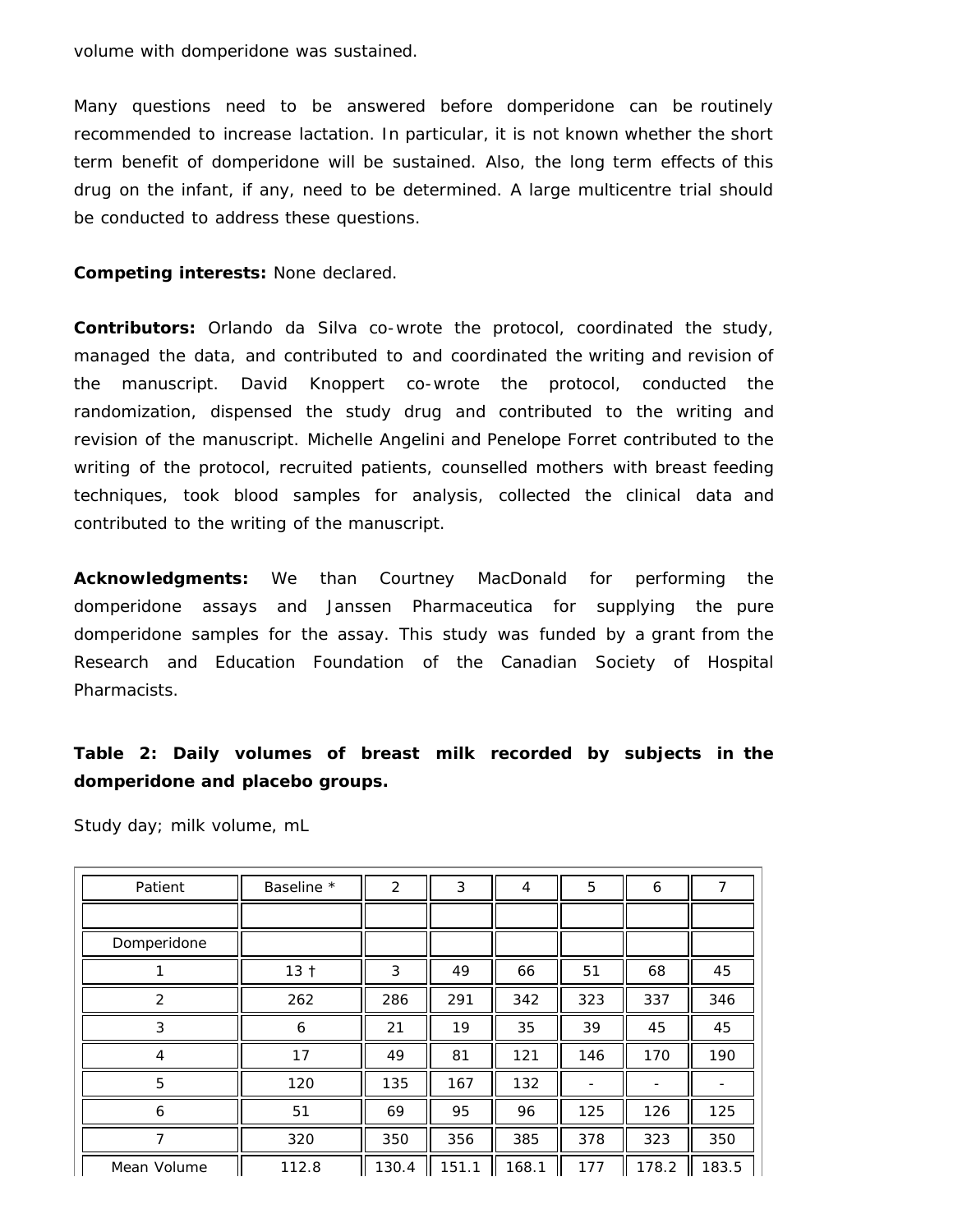|                |                 |      |      |      |                 | - 11 |      |
|----------------|-----------------|------|------|------|-----------------|------|------|
|                |                 |      |      |      |                 |      |      |
| Placebo        |                 |      |      |      |                 |      |      |
| 1              | 201 †           | 152  | 180  | 102  | 133             | 80   | 110  |
| $\overline{2}$ | 12 <sub>†</sub> | 14   | 15   | 16   | 12              | 14   | 14   |
| 3              | $32 +$          | 36   | 36   | 32   | 36              | 40   | 40   |
| 4              | 14              | 37   | 62   | 55   | 42              | 57   | 58   |
| 5              | 11              | 28   | 18   | 8    | 4               | 0    | 0    |
| 6              | 50              | 92   | 82   | 120  | 121             | 150  | 180  |
| $\overline{7}$ | 89              | 102  | 94   | 111  | 95              | 101  | 107  |
| 8              | 23              | 21   | 22   | 22   | $\qquad \qquad$ | -    |      |
| 9              | 1               | 10   | 20   | 25   | 27              | 15   | 19   |
| Mean Volume    | 48.2            | 54.7 | 58.8 | 54.6 | 58.8            | 57.1 | 66.1 |

\* Defined as the volume of milk produced during the 24 hours before the start of the study medication.

† Baseline volume was unavailable; instead, volume produced within the 24 hours following enrollment was considered as the baseline.

#### **References:**

- 1. American Academy of Pediatrics, Work Group on Breastfeeding. Breastfeeding and the use of human milk . *Pediatric* 1997;100:1035-9.
- 2. Canadian Paediatric Society clinical practice guideline: nutrition for healthy term infants. *Paediatr Child Health* 1998;3:109-12.
- 3. Schanler RJ, Hurst NM. Human milk for the hospitalized preterm infant. *Semin Perinatol* 1994;18:476-86.
- 4. Schanler RJ, Shulman RJ, Lau C. Feeding strategies for premature infants: beneficial outcomes of feeding fortified human mil versus preterm formula. *Pediatric* 1999;103:1150-7.
- 5. Nutrition Committee, Canadian Paediatric Society. Nutrient needs and feeding of premature infants. *CMAJ* 1995;152(11):1765-84. Available: www. ps. A/english/statements/N/n95-01.htm
- 6. Tudehope DI, Steer PA. Which milk for preterm infant? *J Paediatric Child Health* 1996;32:275-7.
- 7. Ogra PL, Rassin DK. Human breast milk. In: Remington JS, Klein JO, editors. *Infectious disease of the fetus and newborn infant*. 4th ed. Philadelphia: WB Saunders; 1995. p. 108-39.
- 8. Delneri MT, Carbone SB, Silva ML, Palmeira P, Carneiro-Sampaio MM. Inhibition of enteropathogenis *E cherichia coli* adhesion to HEp-2 cells by colostrum and milk from mothers delivering low birth weight neonates. *Eur J*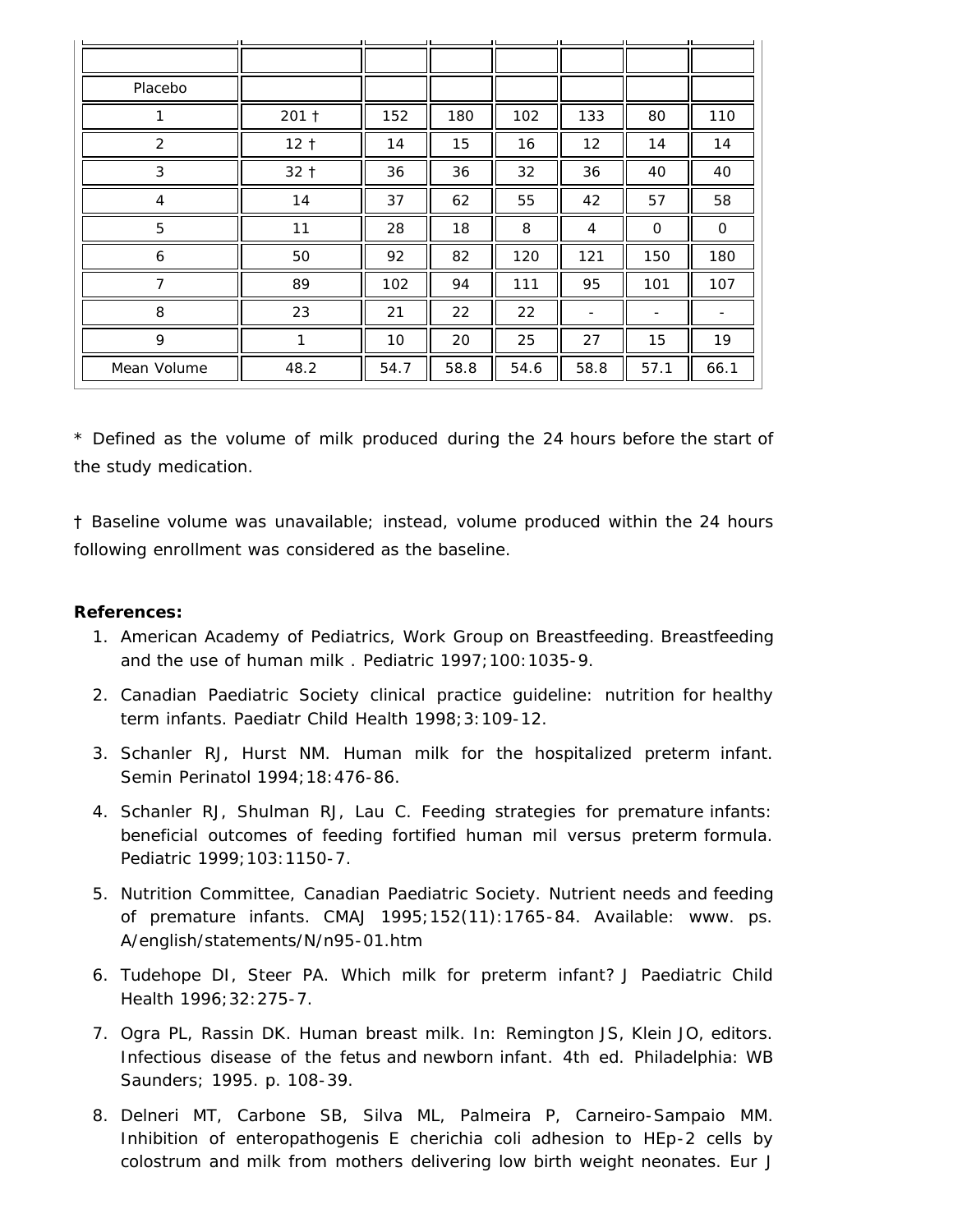*Pediatr* 1997;156:493-8.

- 9. Scariati PD, Grummer-Strawn LM, Fein SB. A longitudinal analysis of infant morbidity and the extent of breastfeeding in the United States. *Pediatric* 1997;99(6):E5.
- 10. Hylander MA, Strobino DM, Dhanireddy R. Human milk feedings and infection among very low birth weight infants. *Pediatric* 1998;102(3):E38.
- 11. Morley R. The influence of early diet on later development. *J Bio soc Sci* 1996;28:481-7.
- 12. Lucas A, Morley R, Cole TJ, et al. Early diet in preterm babies and development status at 18 months. *Lancet* 1990;335:1477-81.
- 13. Lucas A, Morley R, Cole TJ, Lister G, Leeson-Payne C. Breast milk and subsequent intelligence quotient in children born preterm. *Lancet* 1992;339:261-4.
- 14. Feher SDK, Berger LR, Johnson JD, Wilde JB. Increasing breast milk production for premature infants with a relaxation/imagery audio tape. *Pediatric* 1989;83:57-60.
- 15. Emery MM. Galactogogues: drugs to induce lactation. *J Hum Lact* 1996;12:55-7.
- 16. Hill PD, Aldag JC, Chatterton RT. The effect of sequential and simultaneous breast pumping on milk volume and prolactin levels: a pilot study. *J Hum Lact* 1996;12:193-9.
- 17. Lewis PJ, Devenish C, Kahn C. Controlled trial of metoclopramide in the initiation of breast feeding. *Br J Clin Pharmacol* 1980;9:217-19.
- 18. Ehrenkranz RA, Akerman BA. Metoclopramide effect on faltering milk production by mothers of premature infants. *Pediatric* 1986;78:614-20.
- 19. Kauppila A, Kivinen S, Ylikorkala O. A dose response relation between improved lactation and metoclopramide. *Lancet* 1981;1:1175-7.
- 20. Budd SC, Erdman SH, Long DM, Trombley SK, Udall JN. Improved lactation with metoclopramide. *Clin Pediatr* 1993;35:53-7.
- 21. Gupta AP, Gupta PK. Metoclopramide as a galactogogue. *Clin Pediatr* 1985;24: 269-72.
- 22. Kauppila A, Arvela P, Koivisto M, Kiniven S, Ylikorkala O, Pelkonen O. Metoclopramide and breast feeding: transfer into milk and the newborn. *Eur J Clin Pharmacol* 1983;25:819-23.
- 23. Hofmeyr GJ, Van Iddekinge B. Domperidone and lactation. *Lancet* 1983;1:647.
- 24. Hofmeyr GJ, Van Iddekinge B, Blott JA. Domperidone: secretion in breast milk and effect on puerperal prolactin levels. *Br J Ob tet Gynaecol* 1985;92:141-4.
- 25. Engel JA, Lundborg P. Behavioral and biochemical effects in offspring of nursing rats exposed to dopamine receptor antagonists. In vol. 1 of *13th*